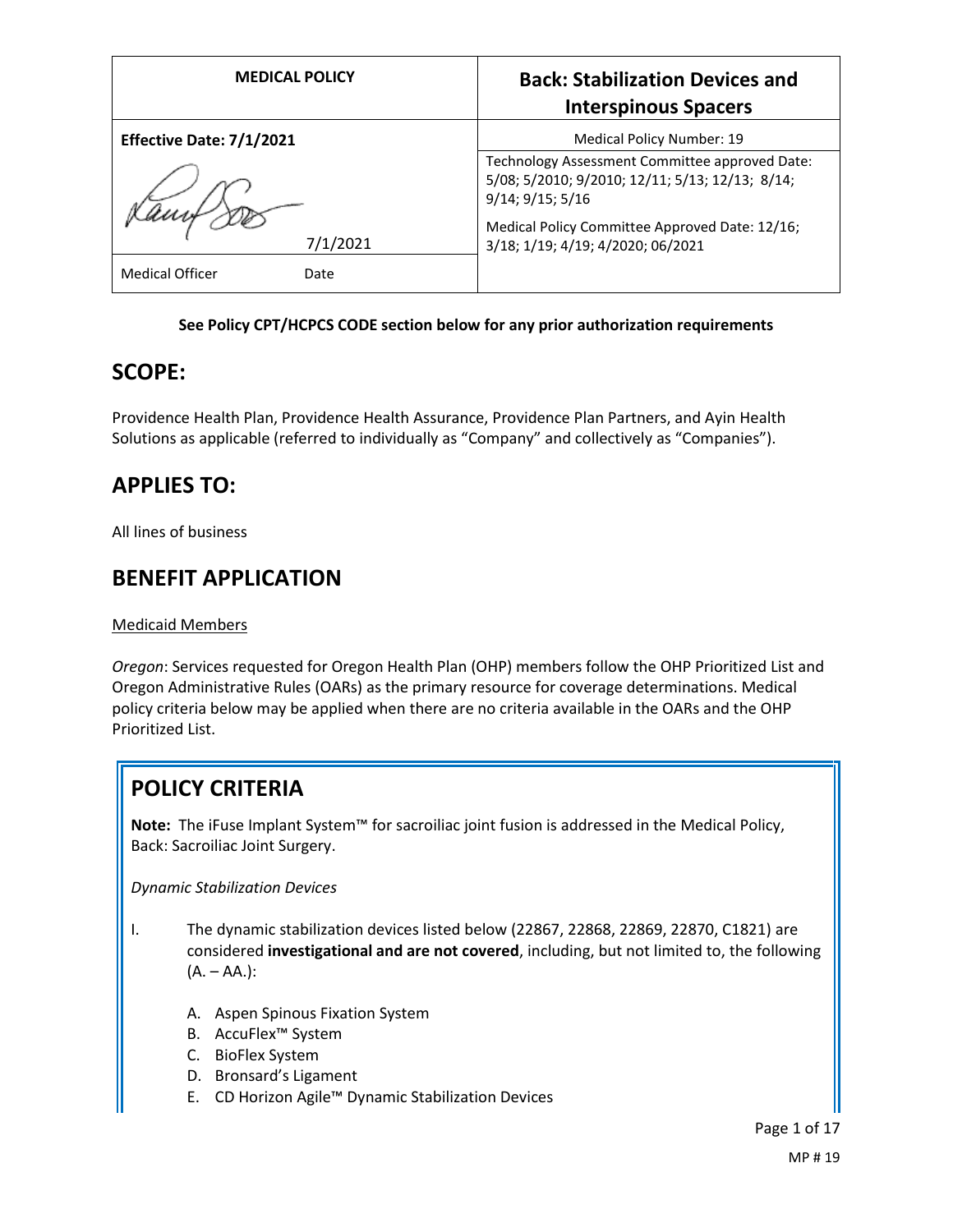- F. CD Horizon Spire Fixation System
- G. Cosmic™ Posterior Dynamic System
- H. DSS Stabilization
- I. DSS (Dynamic Soft Stabilization) System
- J. DTO (Dynesys-to-Optima)
- K. Dynabolt™ Dynamic Stabilization System
- L. Dynesys®
- M. Expedium™
- N. FASS (Fulcrum Assisted Soft Stabilization)
- O. Graf Ligament
- P. IsoBar® Spinal System
- Q. Leeds-Keio Ligamentoplasty
- R. LemiFlex Spinal Stabilization
- S. Magnetically Controlled Growing Rods (MAGEC)
- T. NFix™ II Dynamic Stabilization
- U. NFLex™ Controlled Motion System
- V. REVERE Stabilization System
- W. Satellite<sup>™</sup> Spinal System
- X. Stabilimax NZ Dynamic Spine Stabilization System
- Y. TRANSITION® Stabilization System
- Z. Viper™
- AA. Zodiak DynaMo System

#### *Interspinous Spacers*

II. The interspinous spacers listed below (22899, 64999, L8699) are considered **investigational and are not covered**, including, but not limited to, the following  $(A. - K.):$ 

- A. Coflex® Interlaminar Stabilization Device
- B. Superion® Interspinous Spacer System
- C. Aperius™ PercLID™ System
- D. DIAM™ Spinal Stabilization System
- E. Falena® Interspinous Decompression Device
- F. FLEXUS™
- G. Helifix® Interspinous Spacer System
- H. In-Space
- I. NL-Prow™ Interspinous Spacer
- J. Stenofix
- K. Wallis System®

Link t[o Policy Summary](#page-12-0)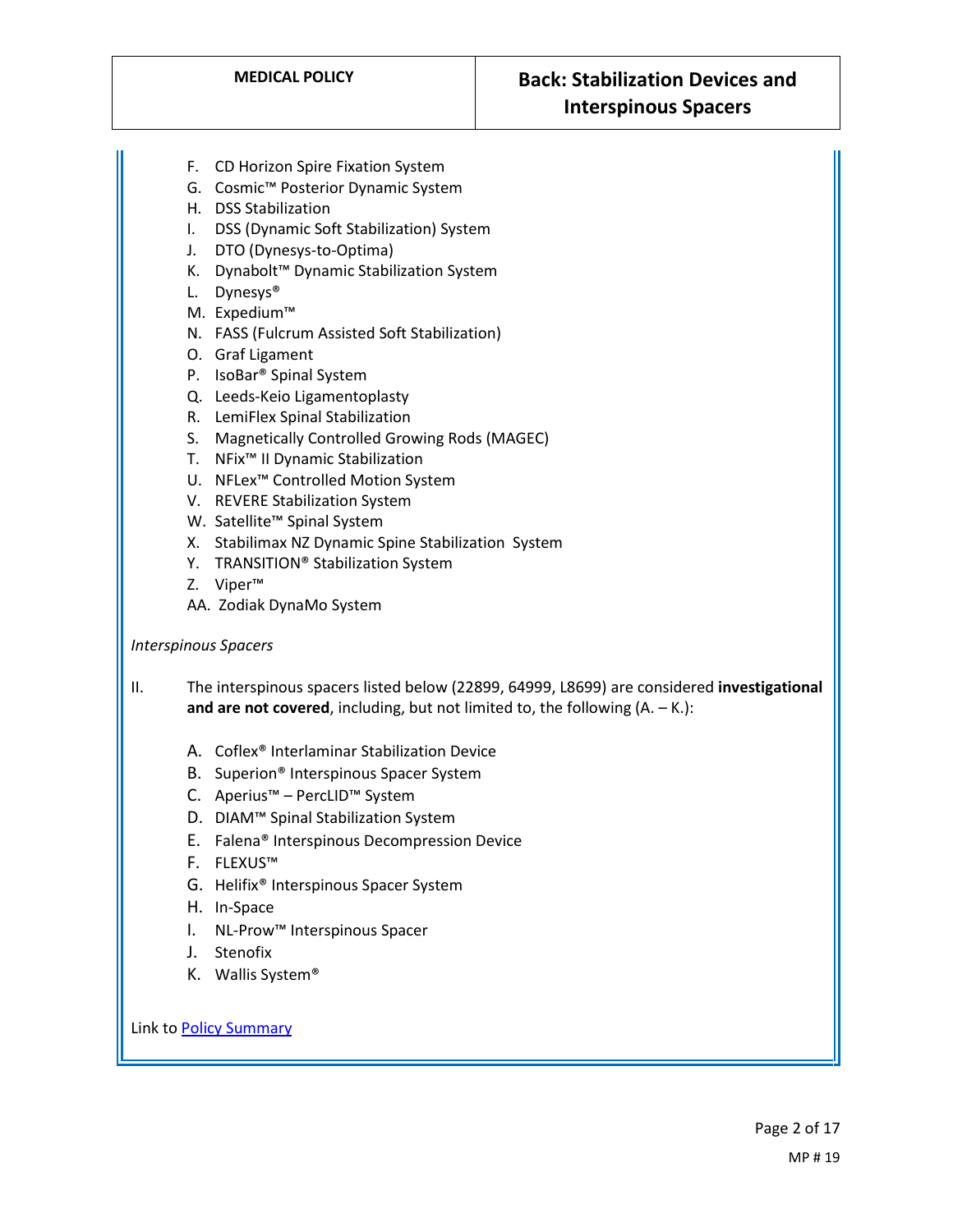# **BILLING GUIDELINES**

The following codes do not apply to minimally invasive dynamic stabilization procedures of the spine and should not be used to bill for these services: 22533, 22534, 22558, 22585, 22586, 22612, 22614, 22630, 22632, 22633, 22634, 22800, 22802, 22804, 22808, 22810, 22812, 22840, 22841, 22842, 22843, 22844, 22845, 22846, 22847, 22853, 22854, 22859.

# **CPT/HCPCS CODES**

| <b>All Lines of Business</b>                                                                                                 |                                                                                                                                                                                                                                                           |
|------------------------------------------------------------------------------------------------------------------------------|-----------------------------------------------------------------------------------------------------------------------------------------------------------------------------------------------------------------------------------------------------------|
| <b>Not Covered</b>                                                                                                           |                                                                                                                                                                                                                                                           |
| <b>Dynamic Stabilization Devices</b>                                                                                         |                                                                                                                                                                                                                                                           |
| 22867                                                                                                                        | Insertion of interlaminar/interspinous process stabilization/distraction device, without<br>fusion, including image guidance when performed, with open decompression, lumbar;<br>single level                                                             |
| 22868                                                                                                                        | Insertion of interlaminar/interspinous process stabilization/distraction device, without<br>fusion, including image guidance when performed, with open decompression, lumbar;<br>second level (List separately in addition to code for primary procedure) |
| 22869                                                                                                                        | Insertion of interlaminar/interspinous process stabilization/distraction device, without<br>open decompression or fusion, including image guidance when performed, lumbar;<br>single level                                                                |
| 22870                                                                                                                        | Insertion of interlaminar/interspinous process stabilization/distraction device, without<br>open decompression or fusion, including image guidance when performed, lumbar;<br>second level (List separately in addition to code for primary procedure)    |
| C1821                                                                                                                        | Interspinous process distraction device (implantable)                                                                                                                                                                                                     |
| <b>Unlisted Codes</b><br>All unlisted codes will be reviewed for medical necessity, correct coding, and pricing at the claim |                                                                                                                                                                                                                                                           |
| level. If an unlisted code is billed related to services addressed in this policy then it will be denied                     |                                                                                                                                                                                                                                                           |
| as not covered.                                                                                                              |                                                                                                                                                                                                                                                           |
| <b>Interspinous Spacers</b>                                                                                                  |                                                                                                                                                                                                                                                           |
| 22899                                                                                                                        | Unlisted procedure, spine                                                                                                                                                                                                                                 |
| 64999                                                                                                                        | Unlisted procedure, nervous system                                                                                                                                                                                                                        |
| L8699                                                                                                                        | Prosthetic implant, not otherwise specified                                                                                                                                                                                                               |

# **DESCRIPTION**

Lumbar Spinal Stenosis (LSS)

LSS is predominantly caused by degeneration in the intervertebral discs, ligaments and bone structures of the spine, and is characterized by a narrowing of the spinal canal, lateral spinal recesses and compressed neural elements in the lower back, resulting in pain and disability. Symptoms are typically provoked by upright exercise, including walking, and relieved with forward flexion at the waist, sitting or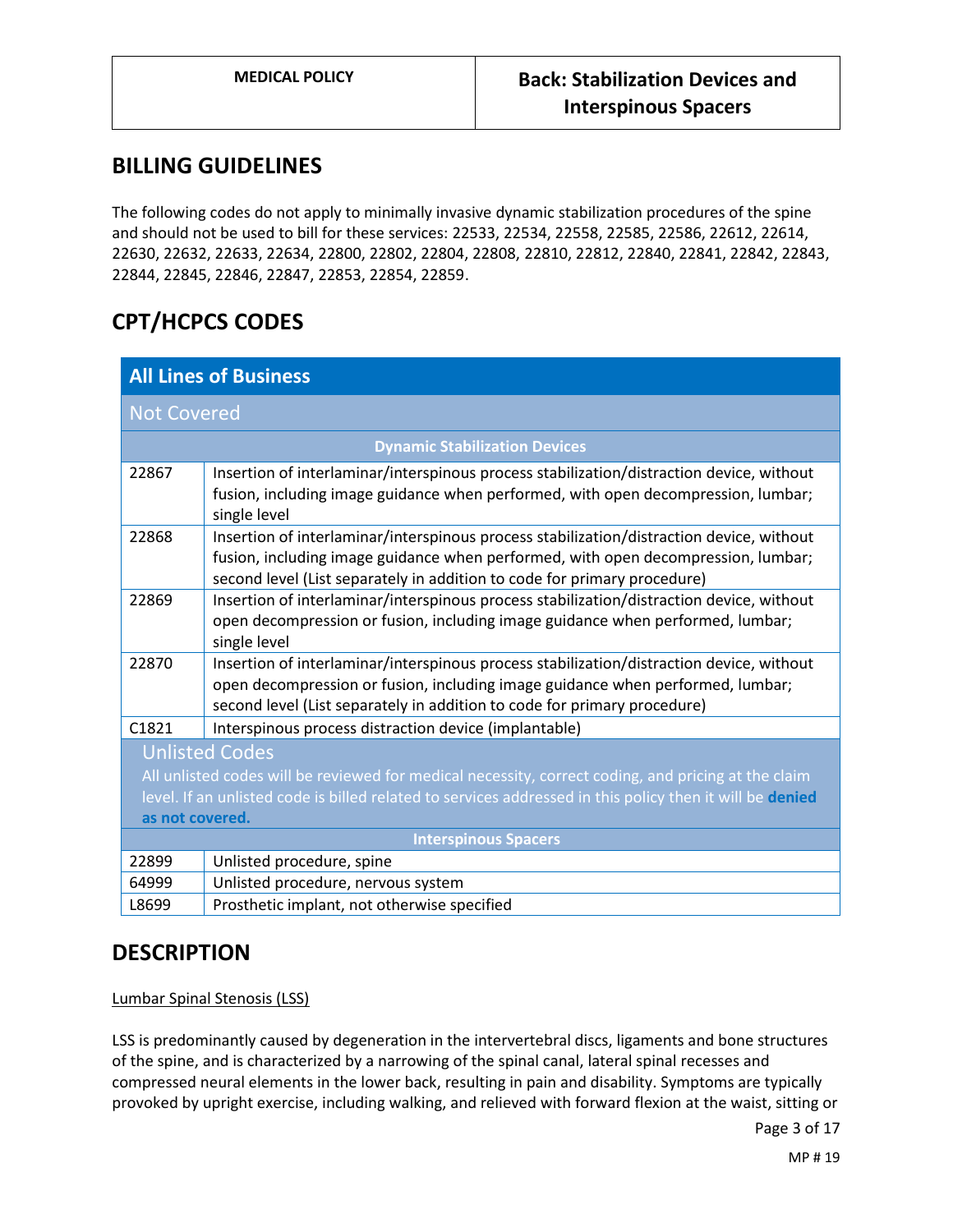reclining. While conservative treatments improve symptoms in one-third of patients (e.g. physical therapy, nonsteroidal anti-inflammatory drugs), surgical options for those refractory to these therapies range from minimally invasive decompression techniques to traditional surgical laminectomy with or without spinal fusion, laminotomy, or hemilaminotomy.

#### Dynamic Stabilization Devices

Dynamic stabilization devices provide an adjunct or alternative to spinal fusion for the treatment of severe refractory pain due to lumbar spinal stenosis. In contrast to rigid devices that fully stabilize affected spinal segments, dynamic stabilization devices use flexible materials – anchored to the vertebrae by either synthetic cords or pedicle screws – which purport to preserve some measure of mobility of the spinal segment while also stabilizing the joint.

## *Aspen Spinous Fixation System*

The Aspen Spinous Fixation System is designed for posterior fixation to promote fusion from T1 to S1 vertebrae.<sup>1</sup> The System consists of a "spiked plate" implant that fixates the spine in single- or multi-level constructs, supporting the formation of fusion and decompression by fixation, load sharing and interspinous process spacing. The device is used as an adjunct to interbody fusion and/or posterior fusion with decompression.

## *DSS Stabilization System*

The DSS Stabilization System is a single-level, pedicle-based fixation system from the T4 to S1 vertebrae, consisting of polyaxial, cannulated pedicle screws, slotted couplers, and rigid couplers. The System purports to immobilize and stabilize spinal segments as an adjunct to fusion in the treatment of acute and chronic instabilities or deformities of the thoracic, lumbar, and sacral spine.<sup>2</sup>

#### *Dynesys*®

Dynesys is a semi-rigid pedicle-based dynamic stabilization system consisting of three components: titanium screws anchor the system to the spine; polycarbonate urethane spacers limit spinal extension; and polymer cords that act as a tension band to limit spinal flexion.<sup>3</sup> The device theoretically preserves motion of the treated segment while also alleviating pain by restricting loading on adjacent discs and facet joints.

#### *Isobar Spinal System*

Isobar is a semi-rigid, pedicle-based system intended to immobilize and stabilize spinal segments as an adjunct to fusion, for the treatment of spondylolisthesis.

## *Magnetically Controlled Growing Rods (MAGEC)*

The MAGEC System is a distraction-based system comprising an adjustable, titanium rod and a handheld external remote controller (ERC).<sup>4</sup> The rod is surgically implanted and secured using spinal fixation components. The rod contains a small magnet that the ERC, when placed over the patient's spine, can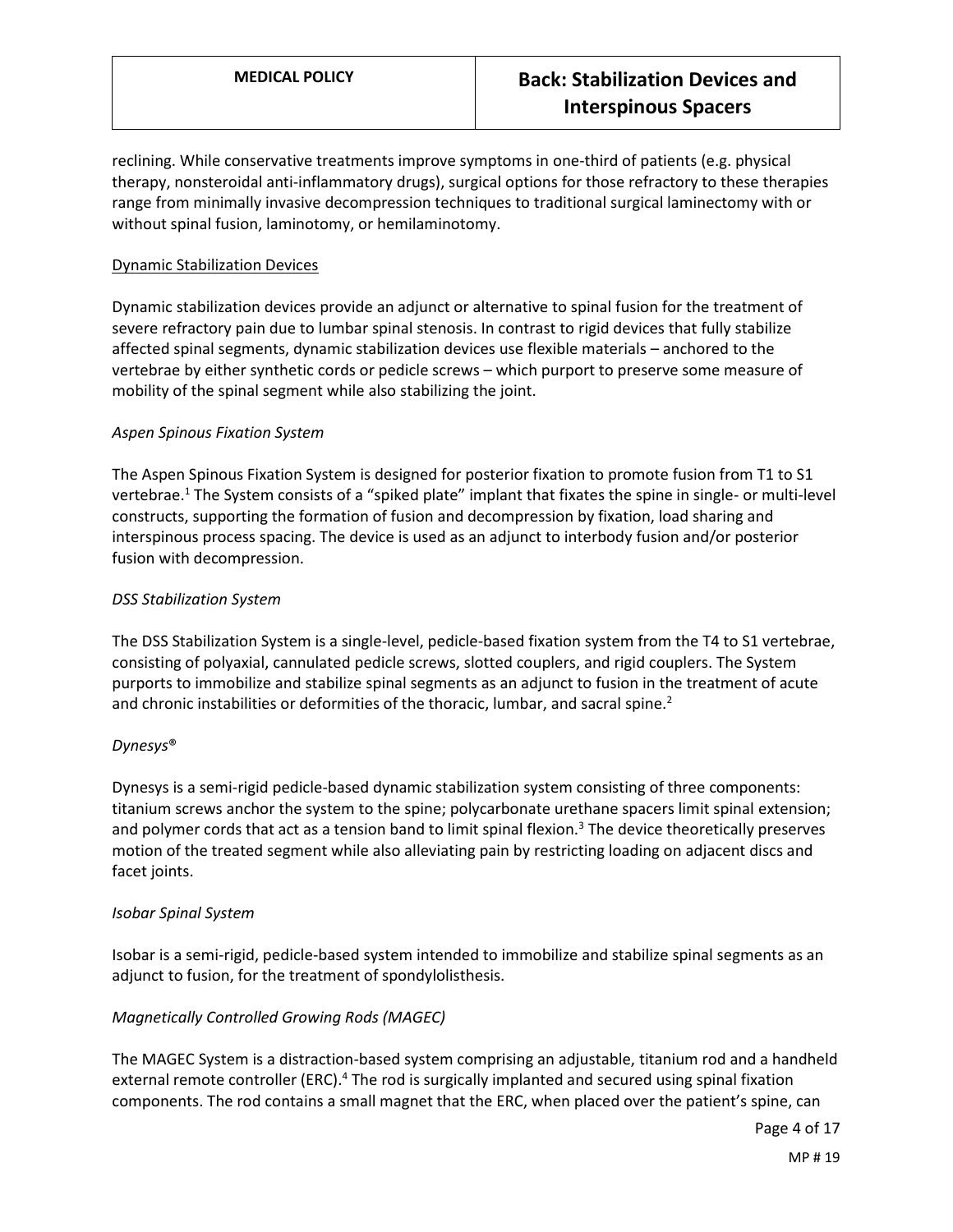noninvasively rotate, allowing for lengthening or shortening of the implanted titanium rod. The rod is thought to distract the spine and provide adequate bracing during growth to minimize the progression of scoliosis. The rod is removed from the patient once the physician determines the implant has achieved its desired effect.

#### Interspinous Spacers

Interspinous spacers are small devices, implanted between vertebral spinous processes at one or two vertebral levels, that stabilize or distract adjacent lamina and/or spinous processes. The spacers are thought to alleviate pain in patients with spinal stenosis and neurogenic claudication by expanding the neural foramen, decompressing the nerves and limiting painful lumbar extension, while maintaining the flexion of the spinal interspace.

## *Coflex® Interlaminar Stabilization Device*

The Coflex Interlaminar Stabilization Device is a U-shaped titanium alloy implant that is inserted after decompression of stenosis.<sup>5</sup> The device is positioned horizontally and is appropriate for 1 level or 2 contiguous levels from lumbar (L) vertebrae L1 to L5. Theoretically, the device alleviates pain by limiting lumbar spinal extension, unloading facet joints and stabilizing the motion segment at the treated vertebral level(s).

## *Superion Interspinous Spacer System (ISS)*

The Vertiflex™ Superion Interspinous Spacer (ISS) (Boston Scientific Corporation) first attained FDA premarket approval (PMA) in 2015 (P140004), and was the predicate device to what is now marketed as the Superion™ Indirect Decompression System (IDS).<sup>6,7</sup> The Vertiflex™ Superion™ IDS is a minimally invasive treatment option for lumbar spinal stenosis  $(LSS)$ .<sup>8</sup> No surgical decompression is used in this surgery.<sup>9</sup> The system is indicated for skeletally mature patients experiencing pain, numbness, and/or cramping in the legs (neurogenic intermittent claudication) secondary to a diagnosis of moderate degenerative lumbar spinal stenosis, with or without grade 1 spondylolisthesis, confirmed by X-ray, MRI, and/or CT evidence of thickened ligamentum flavum, narrowed lateral recess, and/or central canal or foraminal narrowing. It is intended for patients with impaired physical function who experience relief in flexion from symptoms of leg/buttock/groin pain, numbness, and/or cramping, with or without back pain, and who have undergone at least six months of nonoperative treatment. FDA PMA Product Code: NQO.

The Vertiflex™ Superion is one of only two interspinous spacer or spinous process plates with full FDAapproval.<sup>10</sup> Following worldwide recalls, the formerly approved X-STOP devices had FDA-approval formally withdrawn in 2015.<sup>11</sup>

# **REVIEW OF EVIDENCE**

A review of the ECRI, Hayes, Cochrane, and PubMed databases was conducted regarding the use of instrumentation/stabilization devices and interspinous spacers. Below is a summary of the available evidence identified through April 2021, for devices with Food and Drug Administration approval.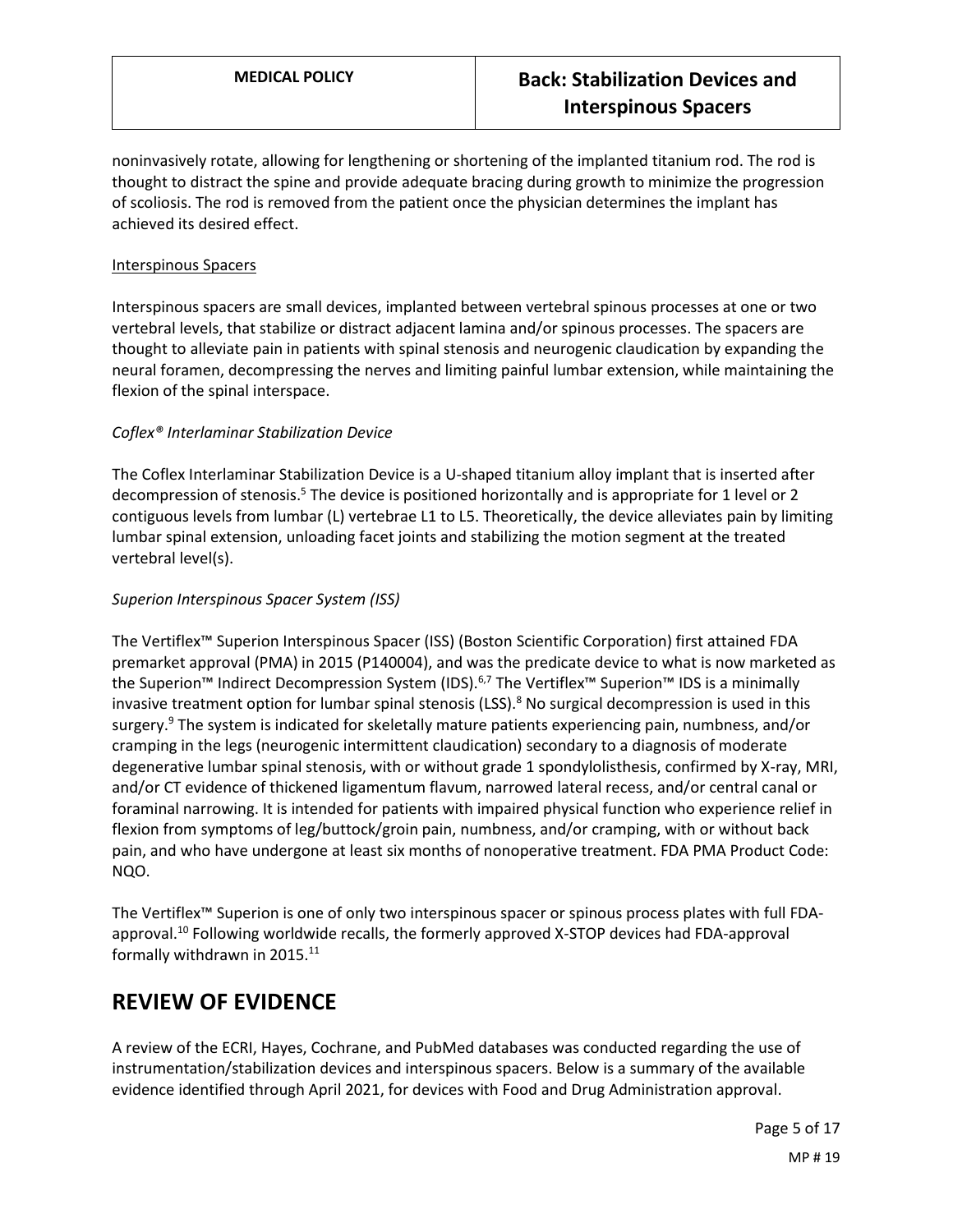#### Dynamic Stabilization Devices

#### *Aspen Spinous Fixation System*

Evidence for the Aspen Spinous Fixation System is limited to two cadaveric studies describing the device's biomechanical effects.<sup>12,13</sup> No studies published within the past five years were identified.

#### *DSS Stabilization System*

In 2018, Bieri and colleagues conducted a retrospective cohort study of clinical outcomes for dynamic posterior stabilization.<sup>14</sup> Patients (mean age: 67 years) were treated with either the DSS Stabilization System (n=202) or underwent posterior lumber intervertebral fusion (PLIF) (n=269). Median follow-up was 3.3 years. The primary outcome of interest was the change in the patient-reported Core Outcome Measures Index score (COMI; a 0-10 scale). Investigators reported no difference between groups in improved COMI score, back pain relief, leg pain relief, blood loss and complications. Compared to the PLIF group, patients treated with DSS experienced longer hospital stays (*p* = 0.03) but fewer repeat surgeries (*p* = 0.01), and shorter surgery times (*p* <0.001). Investigators concluded that while DSS may be a viable alternative to PLIF at mid-term follow-up, multicenter studies were needed to confirm reported findings. Limitations include the study's retrospective design, heterogeneity of patient characteristics between groups at baseline, potential underreporting of complication rates, and the lead author's financial conflict of interest with the manufacturer of the DSS Stabilization System.

#### *Dynesys*®

In 2016, Lee and colleagues conducted a meta-analysis evaluated the efficacy of the Dynesys system versus posterior lumbar interbody fusion (PLIF) for the treatment of degenerative lumbar spinal disease.<sup>15</sup> In total, 7 studies (n=506) (1 RCT, 2 prospective cohort studies and 4 retrospective cohort studies), all of which compared clinical and radiological outcomes, were included for review. Average follow-up was 2 years. Pooled analysis found no significant difference in disability, back pain, leg pain, complication rates and length of hospital stay between the two groups. Limitations include differences in treatment parameters across studies, and the low-middle income treatment context (i.e. China) for 4 out of 7 studies. No eligible studies were conducted in the United States.

#### *Isobar Spinal System*

- In 2016, two retrospective studies in China (n=37) evaluated the efficacy of the Isobar Spinal System.<sup>16,17</sup> Follow-up ranged from 12 to 53 months. Both studies reported significant pain relief compared to baseline. Investigators of both studies called for larger, prospective studies with longer follow-up to better establish Isobar's safety and efficacy.
- In 2014, Fu and colleagues prospectively evaluated the functional and radiological outcomes of Isobar in conjunction with spinal fusion.<sup>18</sup> In total, 36 patients underwent posterior Isobar dynamic stabilization for single-level degenerative lumbar disc disease with instability and mild adjacent level degeneration. At 24-months follow-up, patients experienced significant improvement compared to baseline in both mean visual analog scale scores, and Oswestry Disability Index scores. While intervertebral angle (IVA) at the adjacent level increased, disc height at the index and adjacent levels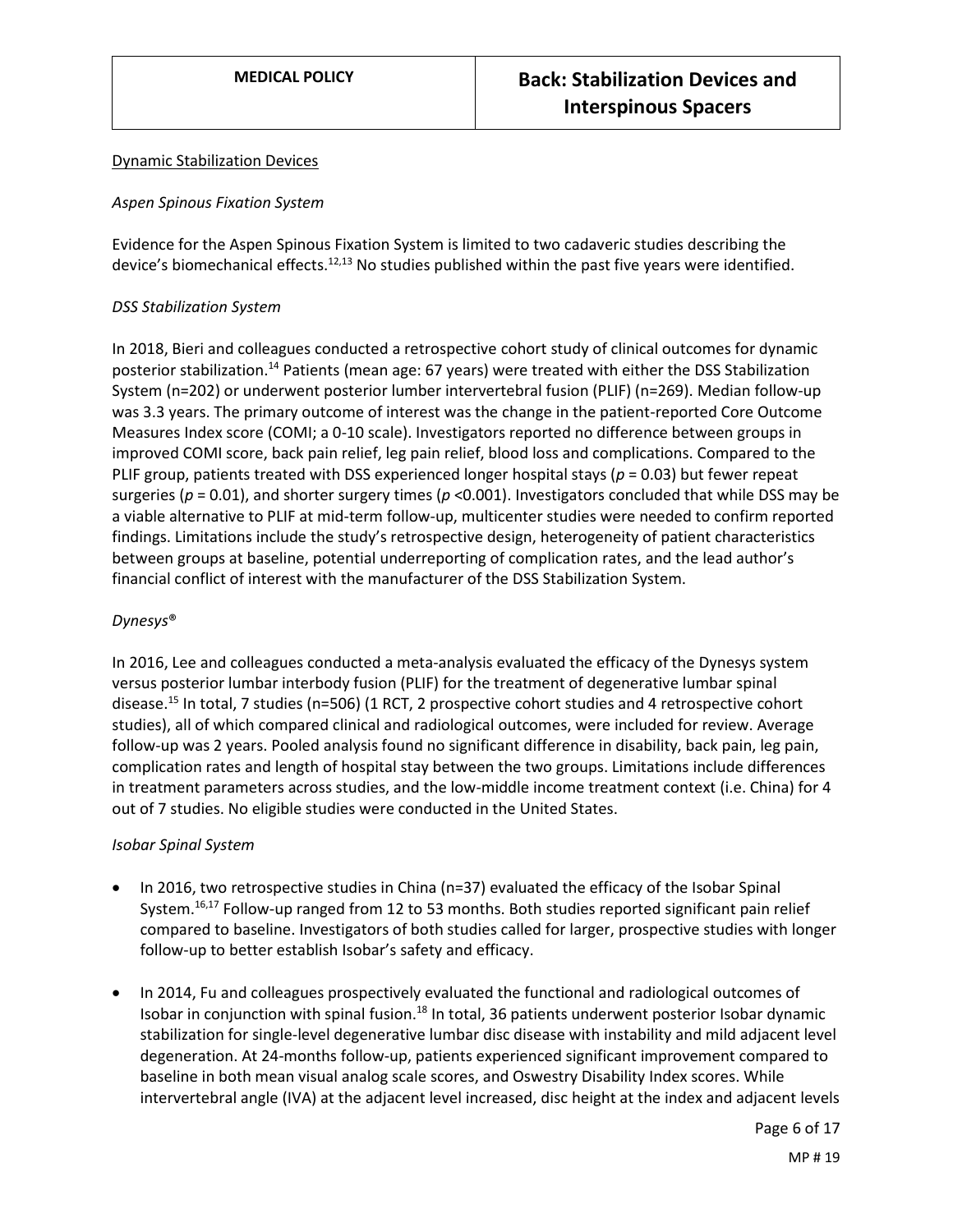and intervertebral angle (IVA) at the index level decreased (i.e. degenerated) at each follow-up, No adverse events or reoperations were reported. Limitations include the study's small sample size, inadequate follow-up and lack of comparator groups. Investigators concluded that additional studies with long-term follow-up were necessary to establish Isobar's safety and efficacy.

## *Magnetically Controlled Growing Rods (MAGEC)*

In 2021, Hayes updated a health technology assessment evaluating magnetically controlled growing rods, (Magnetic Expansion Control [MAGEC] System; NuVasive Inc.) for the treatment of early-onset scoliosis in patients younger than 10 years old.<sup>19</sup> Hayes systematically searched the literature, identified eligible studies, assessed quality and extracted data. In total, 11 studies (4 retrospective cohort studies, 4 pretest/posttest studies, 2 repeated-measures time series, 1 case series were included for review. Sample sizes ranged from 20 to 44, and follow-up ranged from 24 to 47 months. Each study was assessed to be of either "poor" or "very poor" quality. Results did not significantly differ between MAGEC and traditional growing rod (TGR) groups among comparative studies evaluating curve correction; kyphosis; spine and thoracic height; and quality of life. Across 11 studies, rate of unplanned surgery did not significantly differ between groups, although one study reported twice as many unplanned surgeries among TGR patients (no reported *p*-value). Hayes assessed the evidence quality as "very-low" and insufficient to adequately asses the health and safety on MAGEC ("D2 rating"). Limitations included heterogeneous study populations, retrospective study designs, small sample sizes, a lack of patient-oriented outcomes, and a lack of comparator groups. Hayes concluded that while MAGEC may improve curve correction and spinal height, "substantial uncertainty remains regarding the comparative safety of MAGEC compared with TGRs and the impact that MAGEC has on outcomes related to patient and family quality of life and burden of care."

#### Interspinous Spacers

## *Coflex*® *Interlaminar Stabilization Device*

In 2020, Hayes updated a health technology assessment evaluating the safety and efficacy of Coflex Interlaminar Stabilization Device for the treatment of lumbar spinal stenosis (LSS).<sup>20</sup> Hayes systematically searched the literature though August 2018, identified eligible studies, assessed quality and extracted data. In total 12 publications were included for review, each of which compared treatments with more than 50 patients for at least 12-months. Sample sizes ranged from 62 to 254 patients. Outcomes of interest included disability, pain, function, quality of life, radiographic outcomes of range of motion and stability; secondary surgical interventions; procedural outcomes and safety.

Across 7 studies, Coflex was generally associated with clinically important improvements in patient disability, with few significant between-group differences in 5 studies comparing Coflex with fusion at ≤60 month follow-up. Among 2 studies comparing Coflex with decompression alone at 2-year follow-up, no significant differences were reported. Coflex was associated with significant improvements in pain (assessed by visual analog score) from baseline at 60-months. Studies reported no significant differences between Coflex and fusion or decompression alone. Studies reported improvements in functional outcomes, quality of life, narcotic use, secondary surgical interventions and safety among both Coflex and comparator groups. Compared to fusion and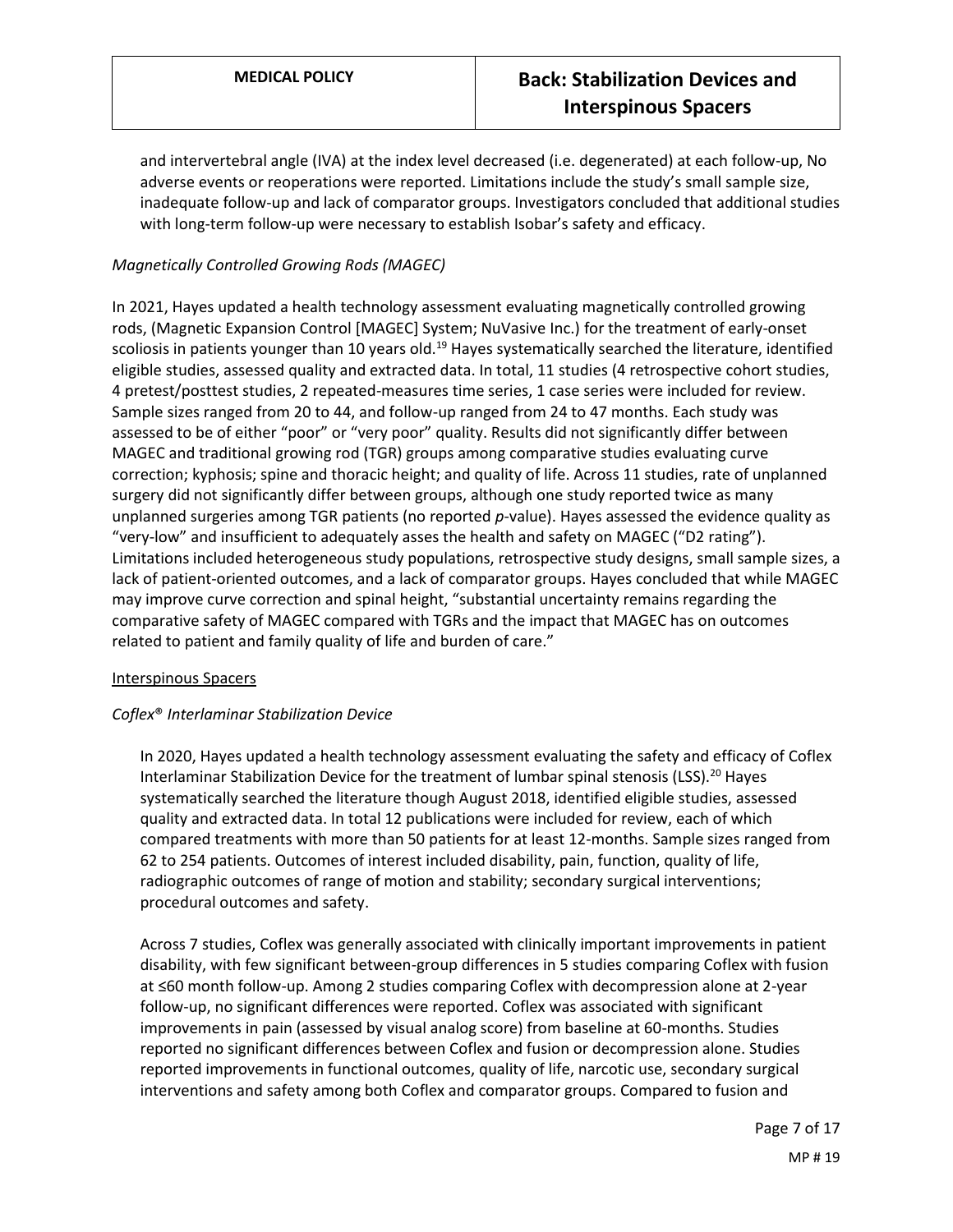decompression, Coflex was favored for both radiographic outcomes of range of motion and stability, and procedural outcomes.

Hayes judged the overall evidence base evaluating Coflex to be of low-quality and assigned a "C" rating (potential but unproven benefit). Results indicated that Coflex was associated with improvements in pain, function and disability comparable to fusion or decompression alone, yet results' validity was limited by heterogeneous patient populations, small sample sizes, a lack of randomization, inadequate follow-up, inadequate blinding, and the lack of patient selection criteria. Hayes concluded that there was insufficient evidence to draw conclusions regarding the use of the Coflex device for the treatment of LSS.

- In 2018, Mo and colleagues conducted a network meta-analysis and systematic review evaluating the efficacy and safety of posterior lumbar interbody fusion compared to interspinous process devices (IPD), including Coflex.<sup>21</sup> Investigators systematically searched appropriate databases, identified relevant studies, assessed quality, extracted data and pooled results. In total, 27 studies (n=2,241) were included for review. Investigators found no significant differences between groups in Oswestry Disability Index, visual analogue scale, Japanese Orthopedic Association Scores, and posterior disc height. Patients receiving IPDs experienced significantly more range of motion and less adjacent segment degeneration, but no improvements in pain relief, quality of life, disc space height and lumbar function. Limitations include the low-middle income treatment context of 24 of the included 27 studies (i.e. China), which may limit results' generalizability.
- In 2017, Zhao and colleagues conducted a systematic review and meta-analysis evaluating the efficacy of Coflex and other interspinous process devices (IPD) alone versus bony decompression surgery for the treatment of lumbar spinal stenosis (LSS).<sup>22</sup> Investigators systematically searched appropriate databases, identified relevant studies, assessed quality, extracted data and pooled results. In total, 7 publications deriving from 4 high-quality RCTs were included for review (n= 400). Follow-up was ≤24 months. Investigators reported no significant difference between the two groups in length of hospital stay, visual analog score (VAS) leg pain scores, and complication rates, but higher VAS low back pain scores and reoperation rates for IPD patients. Two studies demonstrated inferior quality of life improvements relative to bony decompression. Study limitations included the variety of IPD devices used across trials, inadequate follow-up among individual RCTs and the inability of investigators to conduct sub-group analyses given the lack of relevant data. Investigators concluded that while both IPD and bony decompression were "acceptable treatment strategies" for LSS, results did not indicate IPD's superiority to bony decompression – current gold standard treatment. Investigators called for larger studies with longer follow-up to better establish the safety and efficacy of IPDs.
- In 2017, Machado and colleagues conducted a Cochrane review to evaluate the efficacy of surgery in the management of patients with lumbar spinal stenosis (LSS) and the comparative efficacy between commonly performed surgical techniques.<sup>23</sup> Investigators searched the literature through June 2016 for RCTs that compared efficacy and safety of surgery compared with no treatment, placebo or sham surgery, or with another surgical technique. Follow-up ranged from 1 to 2 years. Outcomes of interest were pain intensity, physical function or disability status, quality of life and recovery. Secondary outcomes included measurements related to surgery (e.g. perioperative blood loss, length of hospital stay, reoperation rates).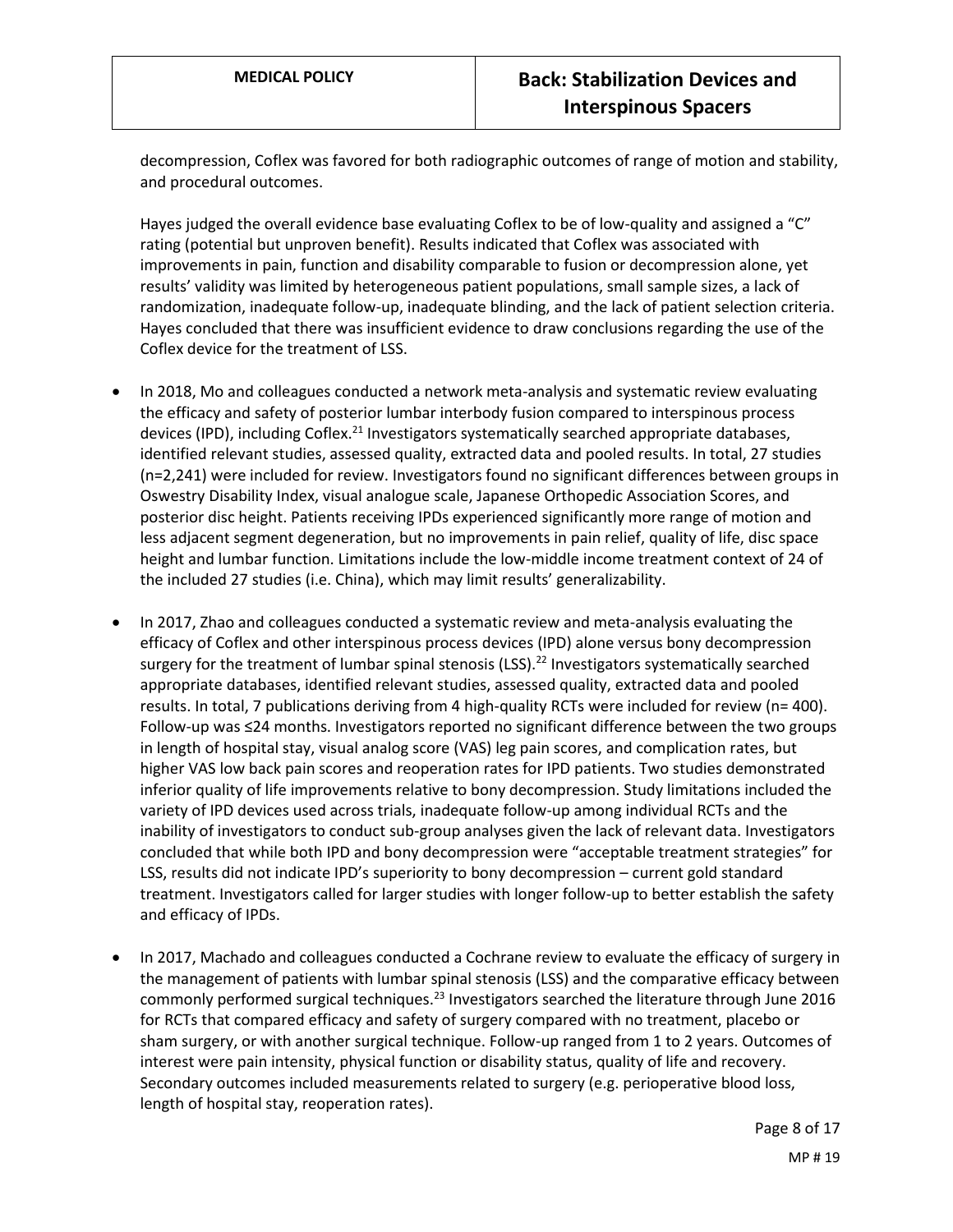In total, 39 RCTs were included for review (n=2352), all of which compared two or more surgical techniques. All trials were assessed to be at high risk of bias due to inadequate blinding, incomplete randomization and a lack of intention-to-treat analyses. Overall, investigators reported no differences for primary and secondary outcomes. Three trials compared interspinous process spacer devices, including Coflex, to conventional bony decompression. Spacers achieved similar reductions in pain, disability, and perioperative blood loss, but longer operation times and incurred higher risks of reoperation. Two trials compared interspinous spacer devices, including Coflex, with decompression plus fusion. Among patients receiving spacer devices, investigators found no difference in pain relief or rate of reoperations, but significant improvements in disability reduction, operation time and perioperative blood loss. Investigators concluded that evidence is insufficient to recommend interspinous process spacers over decompression alone.

 In 2015, Moojen and colleagues published results from their double-blind RCT evaluating the efficacy of interspinous process devices (IPDs), including Coflex, versus conventional surgical decompression for lumbar spinal stenosis.<sup>24</sup> In total, 211 participants were randomized to one of two groups – IPD (n=80) and spinal bony compression (n=79) – and treated at one of five treatment centers across The Netherlands. At 2-year follow-up, investigators found no significant differences in success rates between groups, but significant increases in reoperations and visual analog scale back pain among the IPD group. Investigators concluded that these increases in the IPD group "suggest inferiority [of IPD] compared to classical decompression."

## *Superion Interspinous Spacer System (ISS)*

In January 2021, ECRI published an updated clinical evidence assessment of the Superion IDS for treating lumbar spinal stenosis.<sup>25</sup> The ECRI authors evaluated full-text of 9 studies reporting on 4,107 unique patients published between January 1, 2010 and December 16, 2020. Their findings included:

- "One RCT (Patel et al. 2015; n = 391), the Superion U.S. pivotal trial that provided data for Superion's FDA Premarket Approval (PMA), compared Superion (n = 190) with X-Stop interspinous spacer (n = 201) and reported on pain, physical function, QOL, and reoperation rates at 3-year follow-up in patients with LSS.
- Four before-and-after studies (Nunley et al. 2018a,  $n = 189$ ; Nunley et al. 2017,  $n = 88$ ; Bini et al. 2011, n = 121; Shabat et al. 2011, n = 53) compared pain, physical function (ZCQ, ODI scores), QOL (SF-12 or SF-36 scores), and AEs before and at 1, 2, and 5 years after Superion treatment in patients with LSS.
- Two historical control studies (Nunley et al. 2016,  $n = 597$ ; Lauryssen et al. 2015,  $n = 1,235$ ) compared Superion with laminectomy and reported on pain and ODI and ZCQ scores at 1- and 2 year follow-up in patients with LSS. For patients treated with laminectomy, study authors used data reported in published studies.
- One patient registry (Tekmyster et al. 2019; n = 2,090) reported on leg and back pain severity and AEs at 12-month follow-up in patients with LSS who received Superion.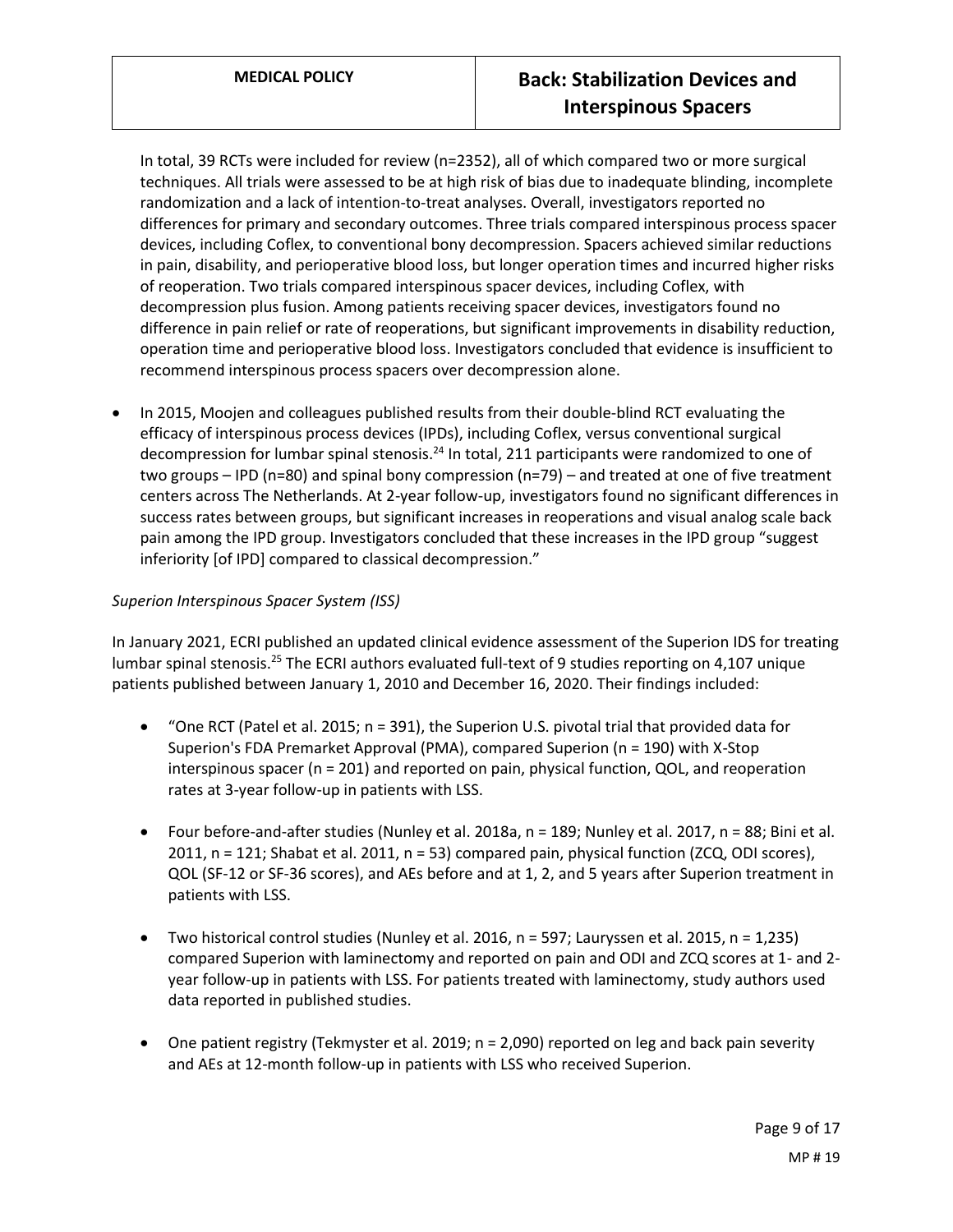- One case series (Nunley et al. 2018b; n = 98) of patients in the Superion arm of the Superion pivotal trial reported on opioid medication use at 5-year follow-up.
- The 2 historical control studies, 2 before-and-after studies (Nunley et al. 2018a, Nunley et al. 2017), and 1 case series (Nunley et al. 2018b) reported on patients who participated in Superion's pivotal trial. However, we include these publications because they report on additional patient-oriented outcomes."

ECRI reported that the evidence is "somewhat favorable" with the following limitations:

"The case series, historical control studies, and before-and-after studies are at high risk of bias due to 3 or more of the following: single-center focus, small sample size, retrospective design, and lack of randomization and independent controls. Two historical control and 2 before-and-after studies assessed the same group of Superion-treated patients; thus, independent RCTs comparing Superion with other devices and laminectomy are needed to validate findings."

In 2020, Hayes published an evolving evidence review of full-text clinical studies evaluating the Superion Interspinous Spacer for the treatment of lumbar spinal stenosis with neurogenic claudication. <sup>26</sup> The authors identified "minimal support" for using the Superion ISS system. This level of support was reflected by their findings:

- "Studies were of very poor or poor quality and no comparative studies were identified
- Post-surgical improvements in pain and disability are reported at up to 3 years follow-up
- Studies do not demonstrate equal or superior benefits or advantages over commercially available alternatives or fusion surgery"

The Hayes authors found conflicting information in professional society guidelines, noting that "several organizations recommend minimally invasive interspinous distraction procedures, in general, for carefully selected patients. This level of support reflects:

- Recommendations from guidelines are mixed, with some determining evidence to be sufficient to support use, while others determined evidence is insufficient to support use.
- One of the 2 guidelines finding sufficient evidence was published prior to the publication of any of the studies included in this report; the other is based on the Investigating Superion™ In Spinal Stenosis study
- No guidelines specifically naming the Superion Interspinous Spacer were identified, although the 2019 MIST guideline refers to a study on the Superion device in its recommendation."

The overall impressions summarized by the authors identified suggested improvements at up to 3 years follow-up (based on four studies); however, current evidence does not inform whether clinical outcomes associated with the Superion Interspinous Spacer are the same, better, or worse than other currently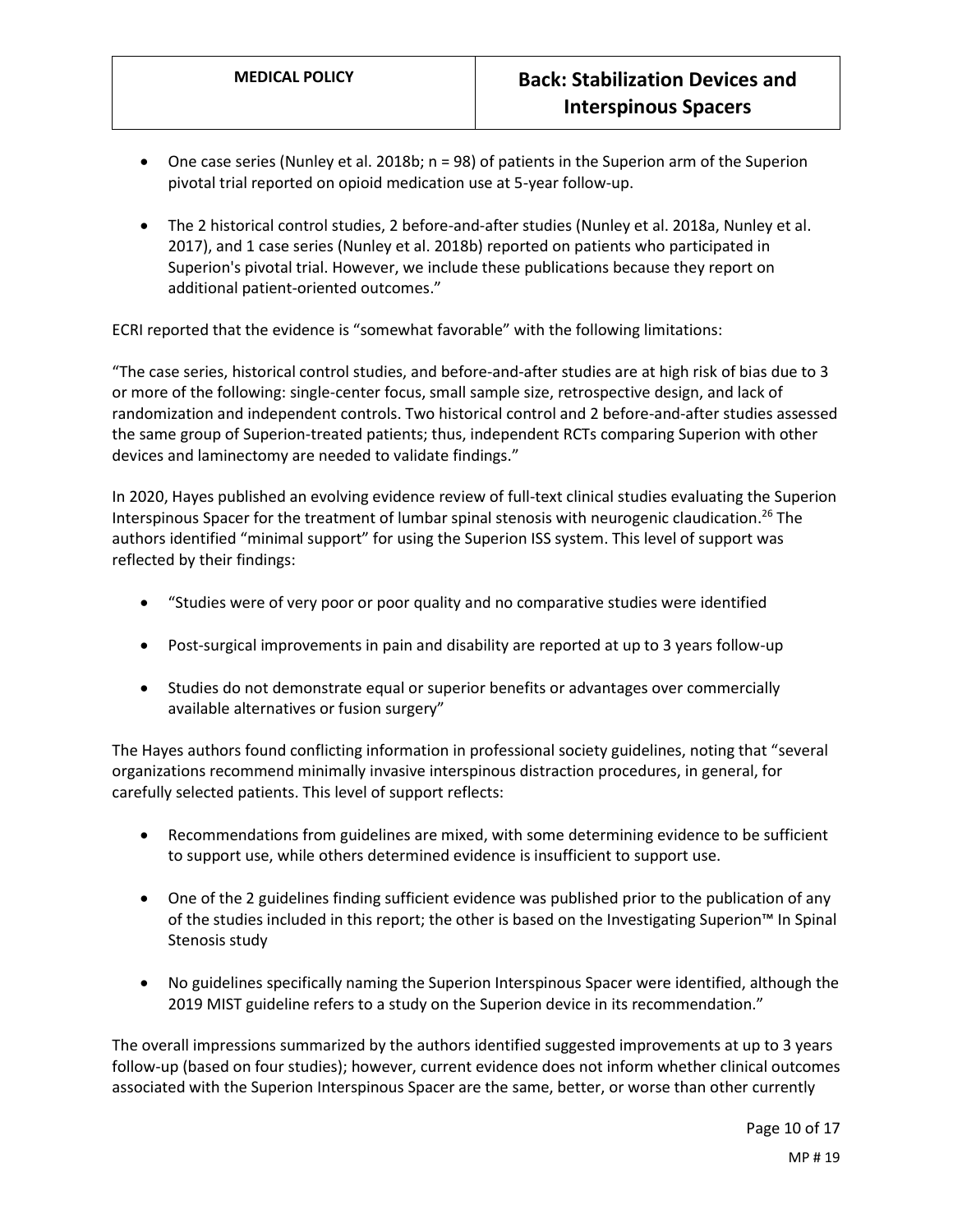available minimally invasive interventions, or with more established surgeries involving spinal fusion. Although one randomized controlled trial was identified, it compares Superion with a product no longer on the U.S. market (X-Stop). Two registered ongoing studies do not have control groups and are therefore unlikely to address the gaps in this evidence base. No clinical practice guidelines address Superion specifically, and guidance on use of spacers in general is mixed.

Additionally, final outcomes from a single RCT with the Superion device (FDA noninferiority trial versus X-stop) was reported in four publications and post-hoc analysis in three additional reports.<sup>27-33</sup> This single-study with five-year follow-up initially randomized 189 patients to the Superion treatment group. Interpretations from these study data are limited by the lack of blinding and lack of control groups treated by surgical decompression or medical management. Additionally, the FDA-mandated primary endpoint of this trial was non-inferiority to X-STOP at 2 years, with additional postmarket surveillance for 10 years. As stated in the Hayes report, the comparison group (X-Stop) has been pulled off the U.S. market.

# **CLINICAL PRACTICE GUIDELINES**

## Dynamic Stabilization Devices

North American Spine Society (NASS)

In 2014, the NASS addressed dynamic stabilization without arthrodesis for the treatment of degenerative lumbar spondylolisthesis.<sup>34</sup> The workgroup made no recommendation due to the lack of quality evidence. Authors called for large, prospective studies with long-term follow-up comparing dynamic stabilization to medical or interventional treatment.

## *National Institute for Health and Care Excellence (NICE)*

In 2014, NICE issued a "medical technologies guidance" (i.e. not a systematic review of evidence) addressing magnetic growing rods (MAGEC) for the treatment of early onset scoliosis.<sup>35</sup> The guidance concluded that:

- "The case for adopting the MAGEC system for spinal lengthening in children with scoliosis is supported by the evidence. Using the MAGEC system would avoid repeated surgical procedures for growth rod lengthening. This could reduce complications and have other physical and psychological benefits for affected children and their families.
- The MAGEC system should be considered for use in children with scoliosis aged 2 years and over who need surgery to correct their spinal curvature, for example when conservative methods such as bracing or casting have failed."<sup>35</sup>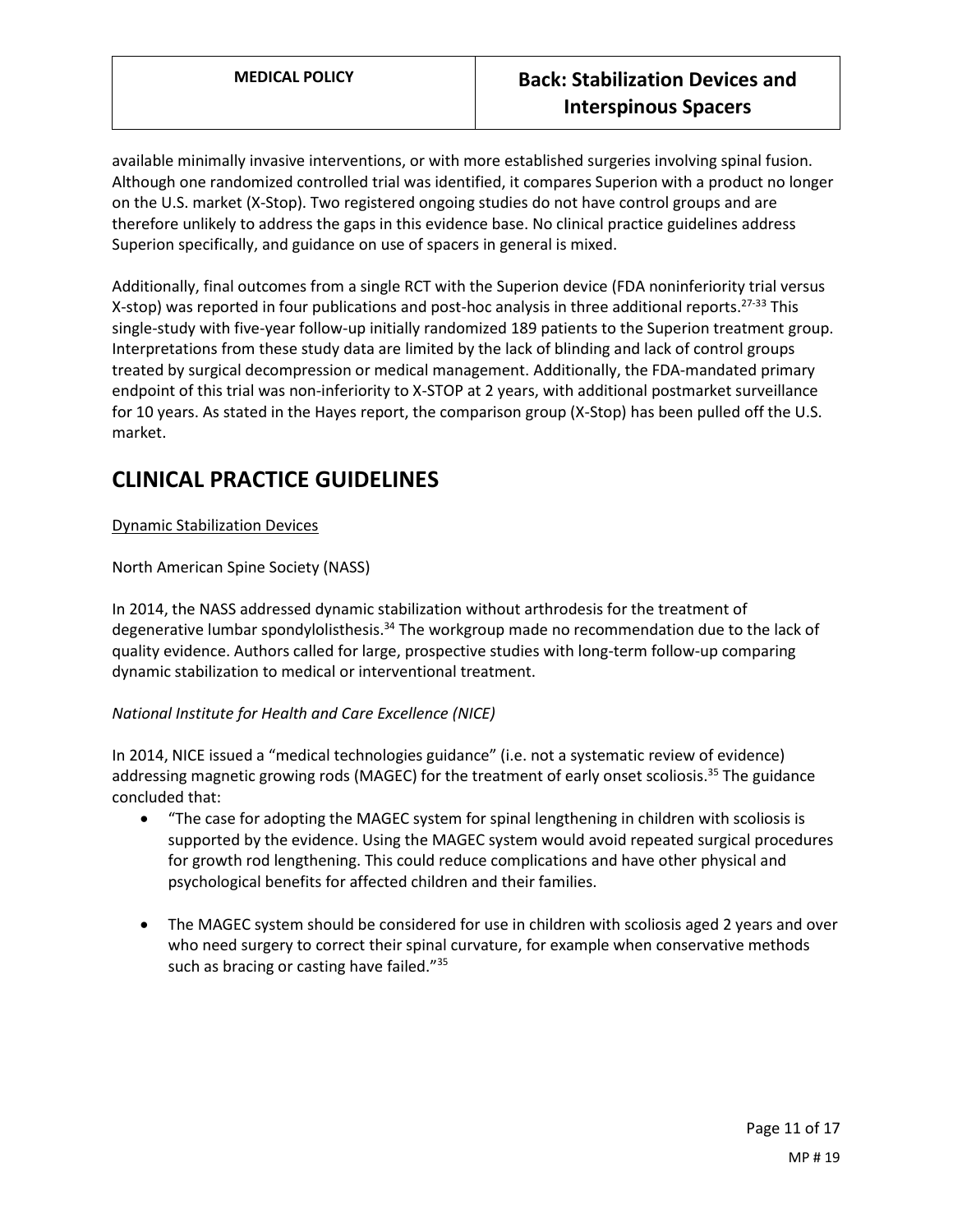#### Interspinous Spacers

#### *North American Spine Society* (NASS)

In 2018, the North American Spine Society (NASS) published a coverage policy recommendation for lumbar interspinous device without fusion and with decompression.<sup>36</sup> To highlight the scope of their recommendation, the authors state, "Interspinous process (ISP) devices have been available in the US market for quite a few years. While they were initially introduced as a less invasive method of indirect decompression of lumbar spinal stenosis via posterior segmental distraction, more recently ISP devices have been used in conjunction with direct decompression via laminotomy. Some devices, such as Coflex, according to its FDA labeling and available published data, are specifically approved for use in this manner. For the purposes of this document, recommendations will apply to ISP devices that are intended to be used in conjunction with a direct decompressive procedure."

The policy recommendation states:

"Stabilization with an ISP without fusion in conjunction with laminectomy may be indicated as an alternative to lumbar fusion for degenerative lumbar stenosis with or without low-grade spondylolisthesis (less than or equal to 3 mm of anterolisthesis on a lateral radiograph) with qualifying criteria when appropriate:

- 1. Significant mechanical back pain is present (in addition to those symptoms associated with neural compression) that is felt unlikely to improve with decompression alone. Documentation should indicate that this type of back pain is present at rest and/or with movement while standing and does not have characteristics consistent with neurogenic claudication.
- 2. A lumbar fusion is indicated post-decompression for a diagnosis of lumbar stenosis with a Grade 1 degenerative spondylolisthesis as recommended in the NASS Coverage Recommendations for Lumbar Fusion.
- 3. A lumbar laminectomy is indicated as recommended in the NASS Coverage Recommendations for Lumbar Laminectomy.
- 4. Previous lumbar fusion has not been performed at an adjacent segment.
- 5. Previous decompression has been performed at the intended operative segment.

ISP devices are NOT indicated in cases that do not fall within the above parameters. In particular, they are not indicated in the following scenarios and conditions:

- 1. Degenerative spondylolisthesis of Grade 2 or higher.
- 2. Degenerative scoliosis or other signs of coronal instability.
- 3. Dynamic instability as detected on flexion-extension views demonstrating at least 3 mm of change in translation.
- 4. Iatrogenic instability or destabilization of the motion segment.
- 5. A fusion is otherwise not indicated for a Grade 1 degenerative spondylolisthesis and stenosis as per the NASS Coverage Recommendations for Lumbar Fusion.
- 6. A laminectomy for spinal stenosis is otherwise not indicated as per the NASS Coverage Recommendations for Lumbar Laminectomy."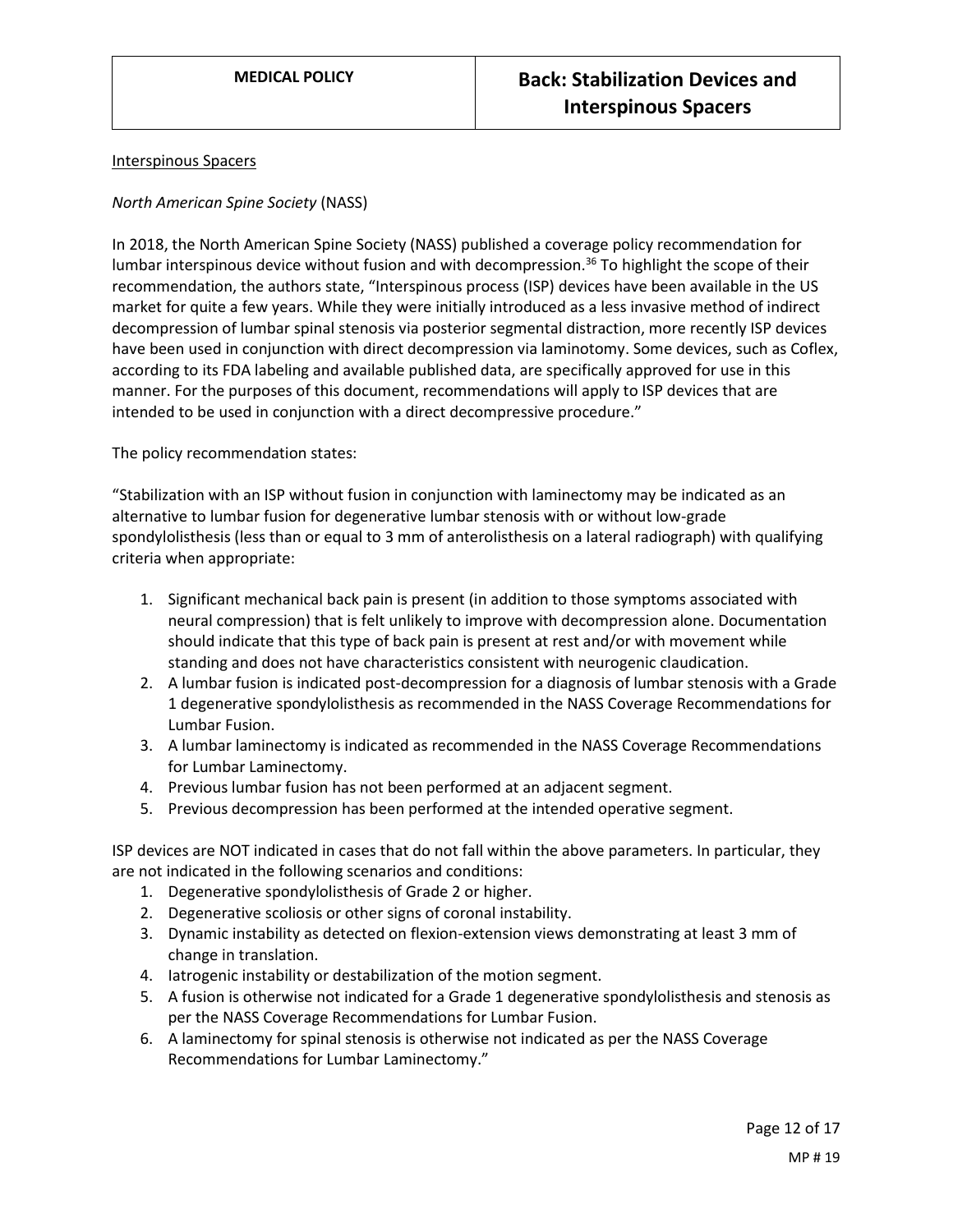In 2014, NASS published revised clinical guidelines for degenerative lumbar spondylolisthesis.<sup>34</sup> For the clinical question, "Does the use of interspinous spacers in the treatment of degenerative lumbar spondylolisthesis improve outcomes compared to nonoperative treatment," the guidelines concluded: There is insufficient and conflicting evidence to make a recommendation for or against the efficacy of interspinous spacers versus medical/ interventional treatment in the management of degenerative lumbar spondylolisthesis patients. (Grade of Recommendation I - Insufficient Evidence). The authors stated a need for large studies with long-term follow-up comparing interspinous spacers to medical/interventional treatment to better assess the safety and efficacy of interspinous spacers.

The 2011 revised clinical guidelines from NASS on lumbar spinal stenosis stated: There is insufficient evidence at this time to make a recommendation for or against the placement of an interspinous process spacing device in patients with lumbar spinal stenosis.<sup>37</sup> (Grade of Recommendation  $I$ -Insufficient Evidence)

# **CENTERS FOR MEDICARE & MEDICAID**

As of 04/23/2021, no Centers for Medicare & Medicaid (CMS) coverage guidance was identified which address either dynamic stabilization devices or interspinous spacers for any indication.

# <span id="page-12-0"></span>**POLICY SUMMARY**

Evidence does not support the safety and efficacy of dynamic stabilization devices and interspinous spacers. All systematic reviews to date note a paucity of long-term evidence from high-quality trials. The literature largely comprises small, uncontrolled studies with short-term follow-up. Moreover, no evidence-based clinical practice guidelines recommend dynamic stabilization devices or interspinous spacers in lieu of, or in addition to, interbody fusion and/or decompression fusion for the treatment of lumbar spinal stenosis.

# **INSTRUCTIONS FOR USE**

Company Medical Policies serve as guidance for the administration of plan benefits. Medical policies do not constitute medical advice nor a guarantee of coverage. Company Medical Policies are reviewed annually and are based upon published, peer-reviewed scientific evidence and evidence-based clinical practice guidelines that are available as of the last policy update. The Companies reserve the right to determine the application of Medical Policies and make revisions to Medical Policies at any time. Providers will be given at least 60-days notice of policy changes that are restrictive in nature.

The scope and availability of all plan benefits are determined in accordance with the applicable coverage agreement. Any conflict or variance between the terms of the coverage agreement and Company Medical Policy will be resolved in favor of the coverage agreement.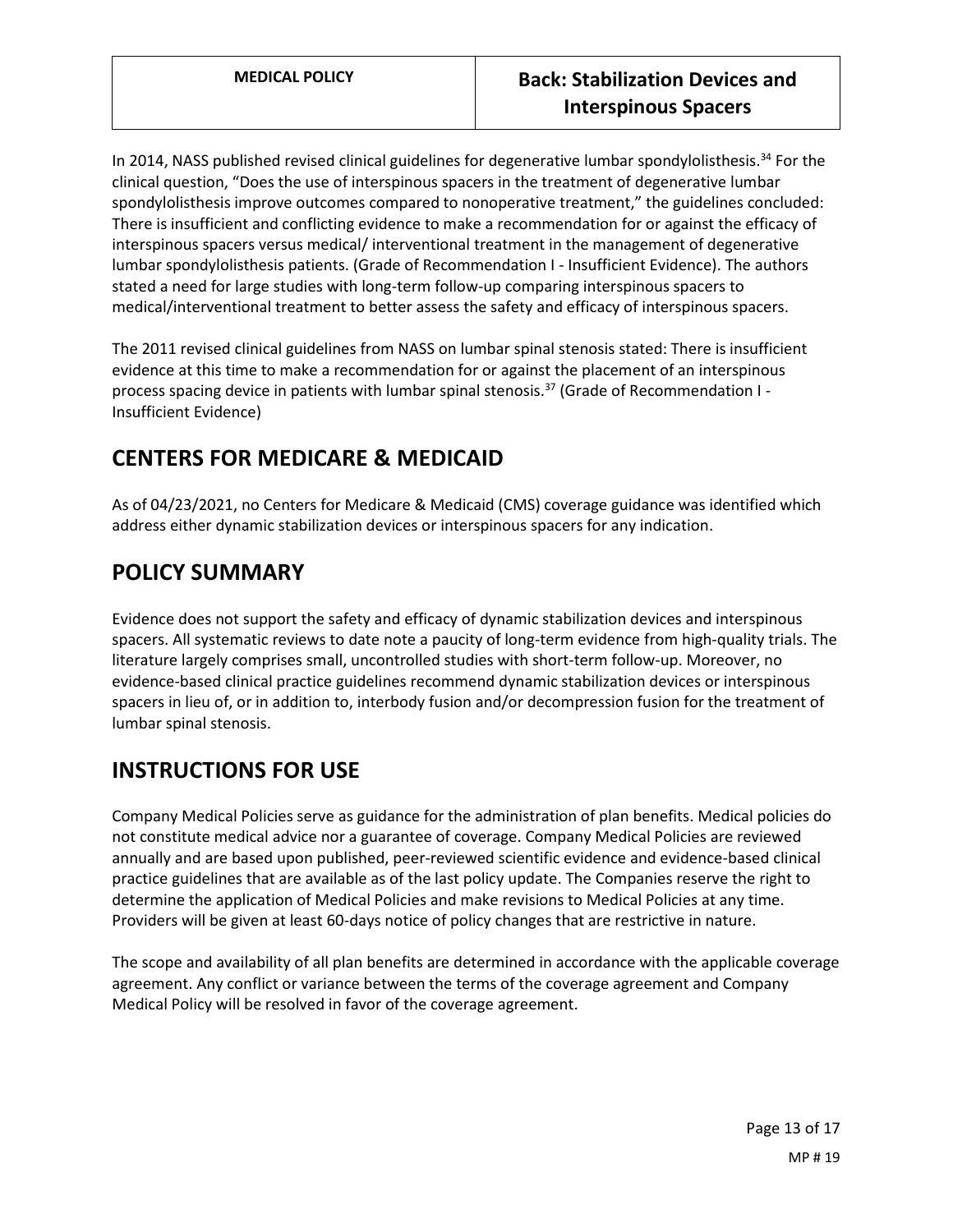# **REGULATORY STATUS**

## Food and Drug Administration (FDA)

The following dynamic stabilization devices and interspinous spacers have received FDA clearance:

- $\bullet$  Aspen Spinous Fixation System<sup>38</sup>
- $\bullet$  DSS Stabilization System<sup>39</sup>
- Dynesys<sup>®40</sup>
- $\bullet$  Isobar Spinal System<sup>41</sup>
- Magnetically Controlled Growing Rods (MAGEC) $42$
- Coflex<sup>®</sup> Interlaminar Stabilization Device<sup>43</sup>
- $\bullet$  Superion Interspinous Spacer System<sup>6</sup>

#### Mental Health Parity Statement

Coverage decisions are made on the basis of individualized determinations of medical necessity and the experimental or investigational character of the treatment in the individual case. In cases where medical necessity is not established by policy for specific treatment modalities, evidence not previously considered regarding the efficacy of the modality that is presented shall be given consideration to determine if the policy represents current standards of care.

# **REFERENCES**

- 1. Zimmer Biomet, Aspen® MIS Fusion System. [https://www.zimmerbiomet.com/medical](https://www.zimmerbiomet.com/medical-professionals/spine/product/aspen-mis-fusion-system.html)[professionals/spine/product/aspen-mis-fusion-system.html.](https://www.zimmerbiomet.com/medical-professionals/spine/product/aspen-mis-fusion-system.html) Accessed 04/30/2021.
- 2. Surgalign, DSS® Stabilization System. [https://www.surgalign.com/en\\_gb/product/dss-dynamic](https://www.surgalign.com/en_gb/product/dss-dynamic-stabilization-system/)[stabilization-system/.](https://www.surgalign.com/en_gb/product/dss-dynamic-stabilization-system/) Accessed 04/28/2021.
- 3. Zimmer Biomet, Dynesys Top-Loading System. [https://www.zimmerbiomet.com/content/dam/zimmer-biomet/medical-professionals/000](https://www.zimmerbiomet.com/content/dam/zimmer-biomet/medical-professionals/000-surgical-techniques/spine/dynesys-top-loading-system-surgical-technique.pdf) [surgical-techniques/spine/dynesys-top-loading-system-surgical-technique.pdf.](https://www.zimmerbiomet.com/content/dam/zimmer-biomet/medical-professionals/000-surgical-techniques/spine/dynesys-top-loading-system-surgical-technique.pdf) Accessed 04/30/2021.
- 4. NuVasive, Magec System. [https://www.nuvasive.com/procedures/spine/magec/.](https://www.nuvasive.com/procedures/spine/magec/) Accessed 04/30/2021.
- 5. Surgalign, Coflex[. https://coflexsolution.com/.](https://coflexsolution.com/) Accessed 04/30/2021.
- 6. U.S. Food & Drug Administration | Premarket Approval (PMA) | Original Approval Order for P140004, Superion Interspinous Spacer. [https://www.accessdata.fda.gov/scripts/cdrh/cfdocs/cfpma/pma.cfm?id=P140004.](https://www.accessdata.fda.gov/scripts/cdrh/cfdocs/cfpma/pma.cfm?id=P140004) Accessed 04/30/2021.
- 7. U.S. Food & Drug Administration | Premarket Approval (PMA) | Search terms results, device name: *Superion indirect decompression system*. [https://www.accessdata.fda.gov/scripts/cdrh/cfdocs/cfPMA/pma.cfm?start\\_search=1&applican](https://www.accessdata.fda.gov/scripts/cdrh/cfdocs/cfPMA/pma.cfm?start_search=1&applicant=&tradename=Superion&productcode=&pmanumber=&supplementnumber=&advisorycommittee=&docketnumber=&supplementtype=&expeditedreview=¢er=&ivdproducts=off&combinationproducts=off&decisiondatefrom=&decisiondateto=02%2F25%2F2021¬icedatefrom=¬icedateto=&znumber=&pagenum=500) [t=&tradename=Superion&productcode=&pmanumber=&supplementnumber=&advisorycommit](https://www.accessdata.fda.gov/scripts/cdrh/cfdocs/cfPMA/pma.cfm?start_search=1&applicant=&tradename=Superion&productcode=&pmanumber=&supplementnumber=&advisorycommittee=&docketnumber=&supplementtype=&expeditedreview=¢er=&ivdproducts=off&combinationproducts=off&decisiondatefrom=&decisiondateto=02%2F25%2F2021¬icedatefrom=¬icedateto=&znumber=&pagenum=500) [tee=&docketnumber=&supplementtype=&expeditedreview=&center=&ivdproducts=off&combi](https://www.accessdata.fda.gov/scripts/cdrh/cfdocs/cfPMA/pma.cfm?start_search=1&applicant=&tradename=Superion&productcode=&pmanumber=&supplementnumber=&advisorycommittee=&docketnumber=&supplementtype=&expeditedreview=¢er=&ivdproducts=off&combinationproducts=off&decisiondatefrom=&decisiondateto=02%2F25%2F2021¬icedatefrom=¬icedateto=&znumber=&pagenum=500)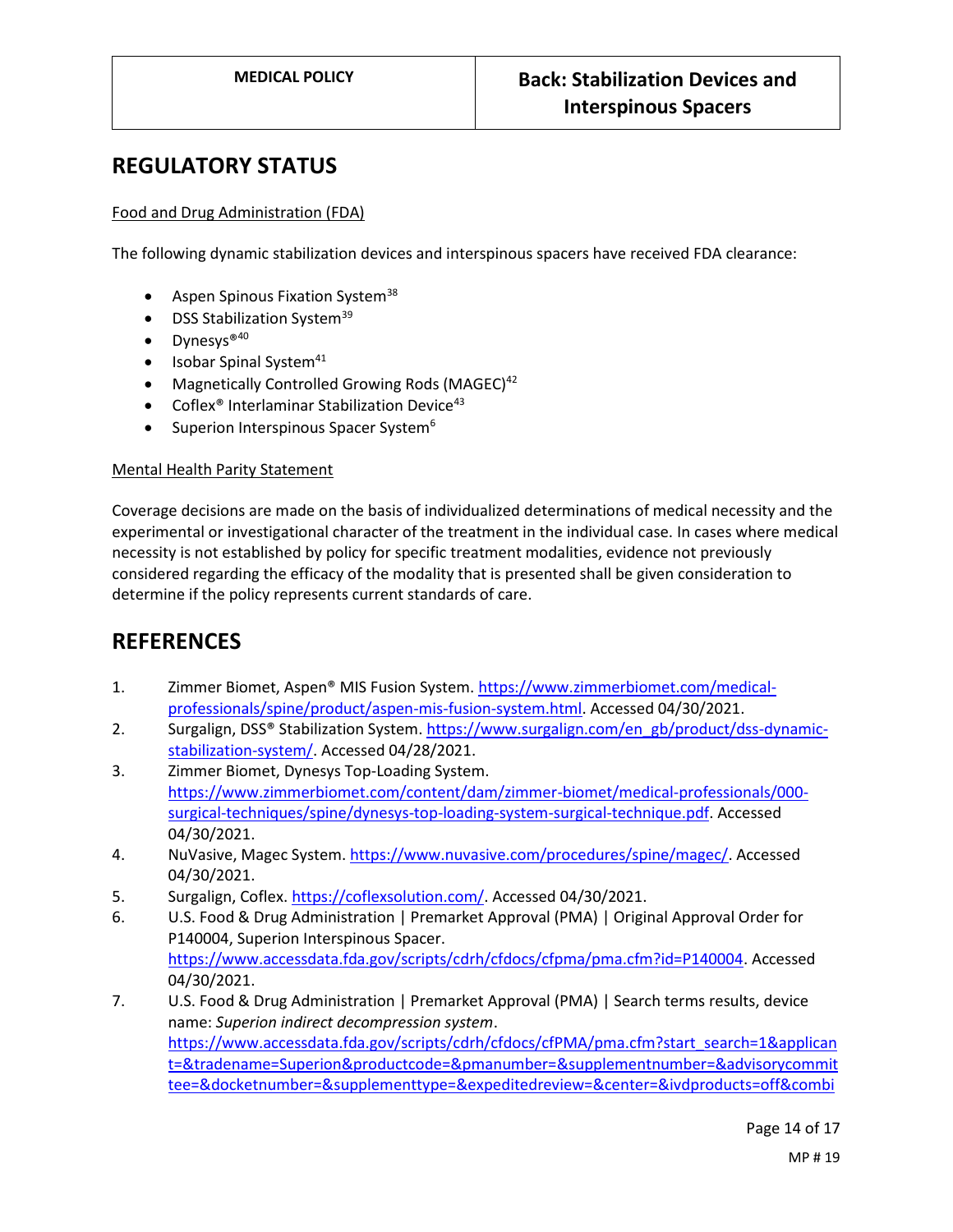[nationproducts=off&decisiondatefrom=&decisiondateto=02%2F25%2F2021&noticedatefrom=&](https://www.accessdata.fda.gov/scripts/cdrh/cfdocs/cfPMA/pma.cfm?start_search=1&applicant=&tradename=Superion&productcode=&pmanumber=&supplementnumber=&advisorycommittee=&docketnumber=&supplementtype=&expeditedreview=¢er=&ivdproducts=off&combinationproducts=off&decisiondatefrom=&decisiondateto=02%2F25%2F2021¬icedatefrom=¬icedateto=&znumber=&pagenum=500) [noticedateto=&znumber=&pagenum=500.](https://www.accessdata.fda.gov/scripts/cdrh/cfdocs/cfPMA/pma.cfm?start_search=1&applicant=&tradename=Superion&productcode=&pmanumber=&supplementnumber=&advisorycommittee=&docketnumber=&supplementtype=&expeditedreview=¢er=&ivdproducts=off&combinationproducts=off&decisiondatefrom=&decisiondateto=02%2F25%2F2021¬icedatefrom=¬icedateto=&znumber=&pagenum=500) Accessed 04/28/2021.

- 8. Boston Scientific | The Vertiflex™ Procedure | Superion™ Indirect Decompression System. [https://www.bostonscientific.com/en-US/products/indirect-decompression-system/superion](https://www.bostonscientific.com/en-US/products/indirect-decompression-system/superion-indirect-decompression-system.html)[indirect-decompression-system.html.](https://www.bostonscientific.com/en-US/products/indirect-decompression-system/superion-indirect-decompression-system.html) Accessed 04/30/2021.
- 9. U.S. Food & Drug Administration | P140004 labeling for VertiFlex Superion InterSpinous Spacer. [https://www.accessdata.fda.gov/cdrh\\_docs/pdf14/P140004C.pdf.](https://www.accessdata.fda.gov/cdrh_docs/pdf14/P140004C.pdf) Accessed 04/30/2021.
- 10. U.S. Food & Drug Administration | Premarket Approval (PMA) | Search terms results, product code: *NQO*. [https://www.accessdata.fda.gov/scripts/cdrh/cfdocs/cfPMA/pma.cfm?start\\_search=1&applican](https://www.accessdata.fda.gov/scripts/cdrh/cfdocs/cfPMA/pma.cfm?start_search=1&applicant=&tradename=&productcode=NQO&pmanumber=&supplementnumber=&advisorycommittee=&docketnumber=&supplementtype=&expeditedreview=¢er=&ivdproducts=off&combinationproducts=off&decisiondatefrom=&decisiondateto=02%2F26%2F2021¬icedatefrom=¬icedateto=&znumber=&pagenum=500) [t=&tradename=&productcode=NQO&pmanumber=&supplementnumber=&advisorycommittee](https://www.accessdata.fda.gov/scripts/cdrh/cfdocs/cfPMA/pma.cfm?start_search=1&applicant=&tradename=&productcode=NQO&pmanumber=&supplementnumber=&advisorycommittee=&docketnumber=&supplementtype=&expeditedreview=¢er=&ivdproducts=off&combinationproducts=off&decisiondatefrom=&decisiondateto=02%2F26%2F2021¬icedatefrom=¬icedateto=&znumber=&pagenum=500) [=&docketnumber=&supplementtype=&expeditedreview=&center=&ivdproducts=off&combinati](https://www.accessdata.fda.gov/scripts/cdrh/cfdocs/cfPMA/pma.cfm?start_search=1&applicant=&tradename=&productcode=NQO&pmanumber=&supplementnumber=&advisorycommittee=&docketnumber=&supplementtype=&expeditedreview=¢er=&ivdproducts=off&combinationproducts=off&decisiondatefrom=&decisiondateto=02%2F26%2F2021¬icedatefrom=¬icedateto=&znumber=&pagenum=500) [onproducts=off&decisiondatefrom=&decisiondateto=02%2F26%2F2021&noticedatefrom=&noti](https://www.accessdata.fda.gov/scripts/cdrh/cfdocs/cfPMA/pma.cfm?start_search=1&applicant=&tradename=&productcode=NQO&pmanumber=&supplementnumber=&advisorycommittee=&docketnumber=&supplementtype=&expeditedreview=¢er=&ivdproducts=off&combinationproducts=off&decisiondatefrom=&decisiondateto=02%2F26%2F2021¬icedatefrom=¬icedateto=&znumber=&pagenum=500) [cedateto=&znumber=&pagenum=500.](https://www.accessdata.fda.gov/scripts/cdrh/cfdocs/cfPMA/pma.cfm?start_search=1&applicant=&tradename=&productcode=NQO&pmanumber=&supplementnumber=&advisorycommittee=&docketnumber=&supplementtype=&expeditedreview=¢er=&ivdproducts=off&combinationproducts=off&decisiondatefrom=&decisiondateto=02%2F26%2F2021¬icedatefrom=¬icedateto=&znumber=&pagenum=500) Accessed 04/30/2021.
- 11. U.S. Food & Drug Administration | Premarket Approval (PMA) | Device: X Stop Interspinous Process Decompression System | Original Approval Order for P040001, Withdrawl date: 04/30/2015[. https://www.accessdata.fda.gov/scripts/cdrh/cfdocs/cfpma/pma.cfm?id=P040001.](https://www.accessdata.fda.gov/scripts/cdrh/cfdocs/cfpma/pma.cfm?id=P040001) Accessed 04/30/2021.
- 12. Kaibara T, Karahalios DG, Porter RW, et al. Biomechanics of a lumbar interspinous anchor with transforaminal lumbar interbody fixation. *World neurosurgery.* 2010;73(5):572-577.
- 13. Karahalios DG, Kaibara T, Porter RW, et al. Biomechanics of a lumbar interspinous anchor with anterior lumbar interbody fusion. *Journal of Neurosurgery: Spine.* 2010;12(4):372-380.
- 14. Bieri KS, Goodwin K, Aghayev E, Riesner H-J, Greiner-Perth R. Dynamic Posterior Stabilization versus Posterior Lumbar Intervertebral Fusion: A Matched Cohort Study Based on the Spine Tango Registry. *Journal of Neurological Surgery Part A: Central European Neurosurgery.*  2018;79(03):224-230.
- 15. Lee C-H, Jahng T-A, Hyun S-J, et al. Dynamic stabilization using the Dynesys system versus posterior lumbar interbody fusion for the treatment of degenerative lumbar spinal disease: a clinical and radiological outcomes-based meta-analysis. *Neurosurgical focus.* 2016;40(1):E7.
- 16. Qian J, Bao Z, Li X, Zou J, Yang H. Short-term therapeutic efficacy of the ISOBAR TTL dynamic internal fixation system for the treatment of lumbar degenerative disc diseases. *Pain physician.*  2016;19(6):E853-861.
- 17. Xing R, Dou Q, Li X, et al. Posterior dynamic stabilization with direct pars repair via Wiltse approach for the treatment of lumbar spondylolysis: the application of a novel surgery. *Spine.*  2016;41(8):E494-E502.
- 18. Fu L, France A, Xie Y, Fang K, Gan Y, Zhang P. Functional and radiological outcomes of semi-rigid dynamic lumbar stabilization adjacent to single-level fusion after 2 years. *Archives of orthopaedic and trauma surgery.* 2014;134(5):605-610.
- 19. Hayes Inc. | Health Technology Assessment | Magnetically Controlled Growing Rods for Treatment of Early-Onset Scoliosis, Nov 27, 2018 | Annual Review: Feb 1, 2021. [https://evidence.hayesinc.com/report/htb.magec3329.](https://evidence.hayesinc.com/report/htb.magec3329) Accessed 04/30/2021.
- 20. Hayes Inc. | Health Technology Assessment | Coflex Interlaminar Stabilization Device (Paradigm Spine LLC) for Treatment of Lumbar Spinal Stenosis Sep 21, 2018 | Annual Revivew: Oct 26, 2020[. https://evidence.hayesinc.com/report/htb.coflex2708.](https://evidence.hayesinc.com/report/htb.coflex2708) Accessed 04/30/2021.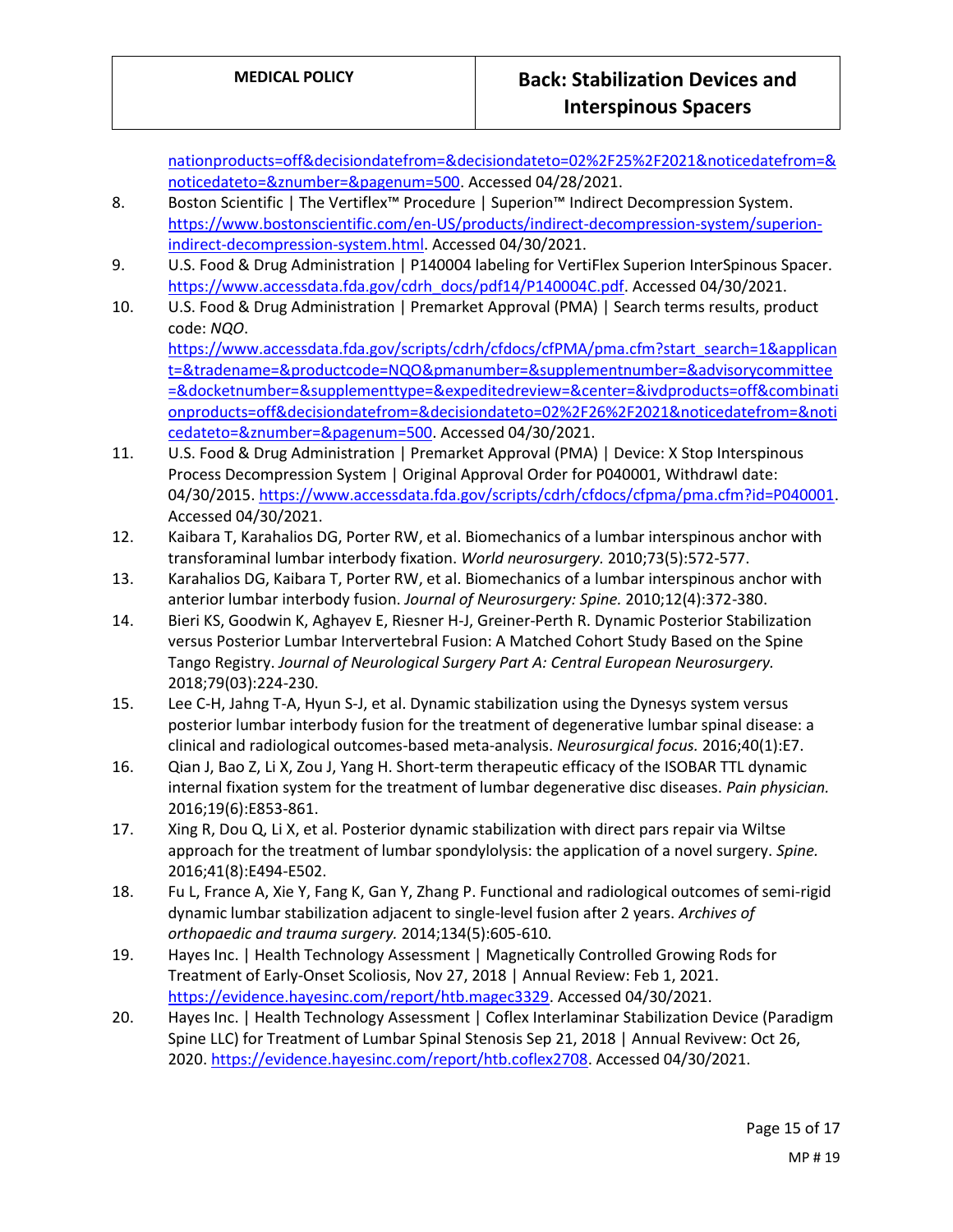- 21. Mo Z, Li D, Zhang R, Chang M, Yang B, Tang S. Comparative effectiveness and safety of posterior lumbar interbody fusion, Coflex, Wallis, and X-stop for lumbar degenerative diseases: A systematic review and network meta-analysis. *Clinical neurology and neurosurgery.* 2018.
- 22. Zhao X-w, Ma J-x, Ma X-l, et al. Interspinous process devices (IPD) alone versus decompression surgery for lumbar spinal stenosis (LSS): A systematic review and meta-analysis of randomized controlled trials. *International Journal of Surgery.* 2017;39:57-64.
- 23. Machado GC, Ferreira PH, Yoo RI, et al. Surgical options for lumbar spinal stenosis. *Cochrane Database of Systematic Reviews.* 2016(11).
- 24. Moojen WA, Arts MP, Jacobs WC, et al. IPD without bony decompression versus conventional surgical decompression for lumbar spinal stenosis: 2-year results of a double-blind randomized controlled trial. *European Spine Journal.* 2015;24(10):2295-2305.
- 25. ECRI | Clinical Evidence Assessment Products Guidance | Superion Indirect Decompression System (Boston Scientific Corp.) for Treating Lumbar Spinal Stenosis. Updated 1/11/2021 | Published 06/20/2019[. https://www.ecri.org/components/ProductBriefs/Pages/27417.aspx.](https://www.ecri.org/components/ProductBriefs/Pages/27417.aspx) Accessed 04/30/2021.
- 26. Hayes | Evolving Evidence Review | Superion Interspinous Spacer System (Vertiflex) for Treatment of Neurogenic Claudication Caused by Spinal Stenosis. Oct 6, 2020. [https://evidence.hayesinc.com/report/eer.superion4813.](https://evidence.hayesinc.com/report/eer.superion4813) Accessed 04/30/2021.
- 27. Nunley PD, Deer TR, Benyamin RM, Staats PS, Block JE. Interspinous process decompression is associated with a reduction in opioid analgesia in patients with lumbar spinal stenosis. *J Pain Res.* 2018;11:2943-2948[. https://www.ncbi.nlm.nih.gov/pubmed/30538533](https://www.ncbi.nlm.nih.gov/pubmed/30538533)
- 28. Nunley PD, Patel VV, Orndorff DG, Lavelle WF, Block JE, Geisler FH. Interspinous Process Decompression Improves Quality of Life in Patients with Lumbar Spinal Stenosis. *Minim Invasive Surg.* 2018;2018:1035954.<https://www.ncbi.nlm.nih.gov/pubmed/30057811>
- 29. Nunley PD, Patel VV, Orndorff DG, Lavelle WF, Block JE, Geisler FH. Five-year durability of standalone interspinous process decompression for lumbar spinal stenosis. *Clin Interv Aging.*  2017;12:1409-1417[. https://www.ncbi.nlm.nih.gov/pubmed/28919727](https://www.ncbi.nlm.nih.gov/pubmed/28919727)
- 30. Patel VV, Nunley PD, Whang PG, et al. Superion((R)) InterSpinous Spacer for treatment of moderate degenerative lumbar spinal stenosis: durable three-year results of a randomized controlled trial. *J Pain Res.* 2015;8:657-662.<https://www.ncbi.nlm.nih.gov/pubmed/26491369>
- 31. Patel VV, Whang PG, Haley TR, et al. Superion interspinous process spacer for intermittent neurogenic claudication secondary to moderate lumbar spinal stenosis: two-year results from a randomized controlled FDA-IDE pivotal trial. *Spine (Phila Pa 1976).* 2015;40(5):275-282. <https://www.ncbi.nlm.nih.gov/pubmed/25494323>
- 32. Patel VV, Whang PG, Haley TR, et al. Two-year clinical outcomes of a multicenter randomized controlled trial comparing two interspinous spacers for treatment of moderate lumbar spinal stenosis. *BMC Musculoskelet Disord.* 2014;15:221. <https://www.ncbi.nlm.nih.gov/pubmed/24996648>
- 33. Miller LE, Block JE. Interspinous spacer implant in patients with lumbar spinal stenosis: preliminary results of a multicenter, randomized, controlled trial. *Pain Res Treat.*  2012;2012:823509.<https://www.ncbi.nlm.nih.gov/pubmed/22448323>
- 34. North American Spine Society, Evidence-Based Clinical Guidelines for Multidisciplinary Spine Care. Diagnosis and Treatment of Degenerative Lumbar Spondylolisthesis. 2nd Edition. 2014. [https://www.spine.org/Documents/ResearchClinicalCare/Guidelines/Spondylolisthesis.pdf.](https://www.spine.org/Documents/ResearchClinicalCare/Guidelines/Spondylolisthesis.pdf) Accessed 04/30/2021.